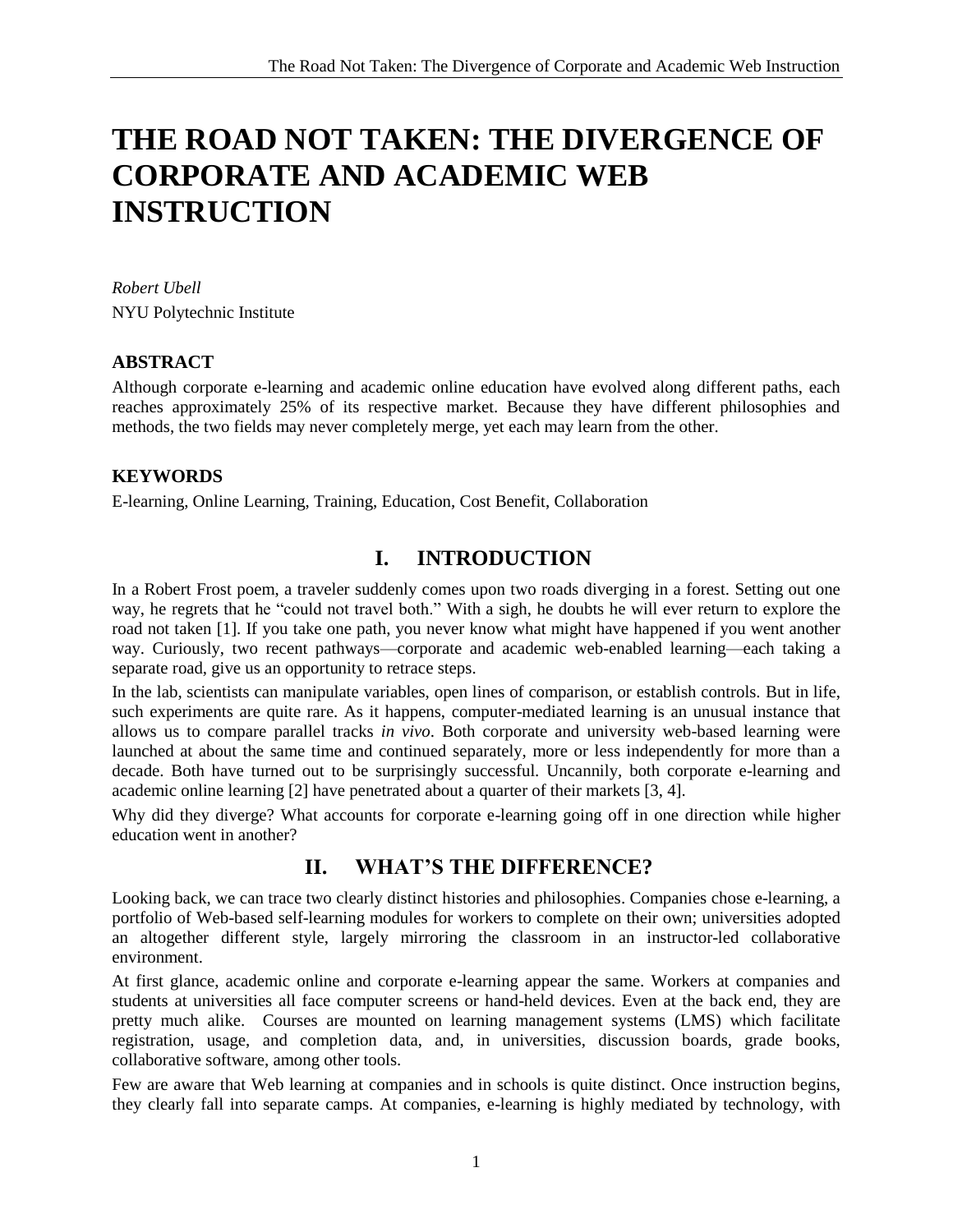trainers disappearing entirely, replaced largely on monitors by instructional design elements, presented in text, multimedia, games, simulations and other displays. By contrast, in online courses at universities often equally media rich—instructors and students take their virtual seats online, interacting continuously with one another in text and real-time. Online, workers are on their own, while college students and faculty learn together [5]. When corporate learners face computer screens, they act autonomously, responding to commands or queries by themselves. But in an online college class, students and faculty interact, engaging in asynchronous or live conversations, often in teams [6].

Collaborative learning encourages knowledge creation through interaction, with participants actively sharing discoveries and experience. Based principally on theories proposed by early Soviet psychologist Lev Vygotsky, who believed that learning emerges naturally from social interaction [7], learners engage in common, mutually dependent tasks, leading to the creation of new or expanded knowledge. In higher education, teaming and peer-to-peer learning are now essential online practices. At universities, online collaboration reassembles traditional classroom relationships, placing students at the center of the stage with instructors as observers and commentators in the wings [6].

Although certain instructor-led virtual courses are offered in corporate settings [3], the lack of peer-topeer instruction is especially surprising because teamwork is now so highly valued by industry as a productive force [8]. Faced with flatter management structures and a globally distributed workforce, employees now routinely communicate with one another virtually. These trends have so far not yet been widely translated into learning options in corporations.

### **III. ALONG THE CORPORATE ROAD TO E-LEARNING**

Web-based learning in industry grows out of a long tradition of worker training, stretching back at least to the Second World War when it first became common practice. Moving from wartime factories to a peace economy, and especially following a period of rapid postwar technological advance, training became a requirement in virtually all industries. The introduction of computers further accelerated the demand. Today, US companies spend approximately \$135 billion on employee training [3].

In corporations, e-learning reaches back to programmed instruction, introduced in the last century to build a skilled workforce. While Ohio State University psychologist Sidney L. Pressey may have been the first to engineer a device to drill students by exploiting immediate feedback [9], it was not until Harvard behaviorist B.F. Skinner championed his "teaching machine" that programmed instruction really took off. Based largely on concepts in behavioral psychology, programmed instruction provides self-paced learning, reinforced along a carefully managed sequence of tasks leading to a set of predetermined goals. Skinner believed that learning constituted a cascade of stimulus-response events solidified by reinforcement. To achieve success and reduce error, he proposed that the learning process is best divided into "a very large number of very small steps and reinforcement must be contingent upon the accomplishment of each step [10]."

When computers invaded industry, training officers immediately grasped their possibilities as powerful instruments for learning. Modeled on programmed instruction, computer-based training, or CBT, provided linear, self-paced instruction, used mostly to teach standard processes, such as software programs [11]. Perfect for drill, practicing skills, and testing performance, CBT gave workers immediate feedback at the very moment when they acquire proficiency. Because they see results instantly, learners know right away whether they have absorbed the lesson. Crucially, CBT allow employees to return to problems they failed to master earlier, reworking them to increase their performance and, following Skinner, reinforcing their knowledge.

E-learning is much livelier than its rather plain CBT cousin. Exploiting some of the same instructional concepts, the old CBTs take on a new life on the Web—enhanced by simulations, video, games, and other multimedia applications. In this century, they morphed into e-learning modules.

E-learning crested on the great Internet wave that swept over industry, transforming everything in its wake—manufacturing, product development, supply chain, marketing, customer service and, not least,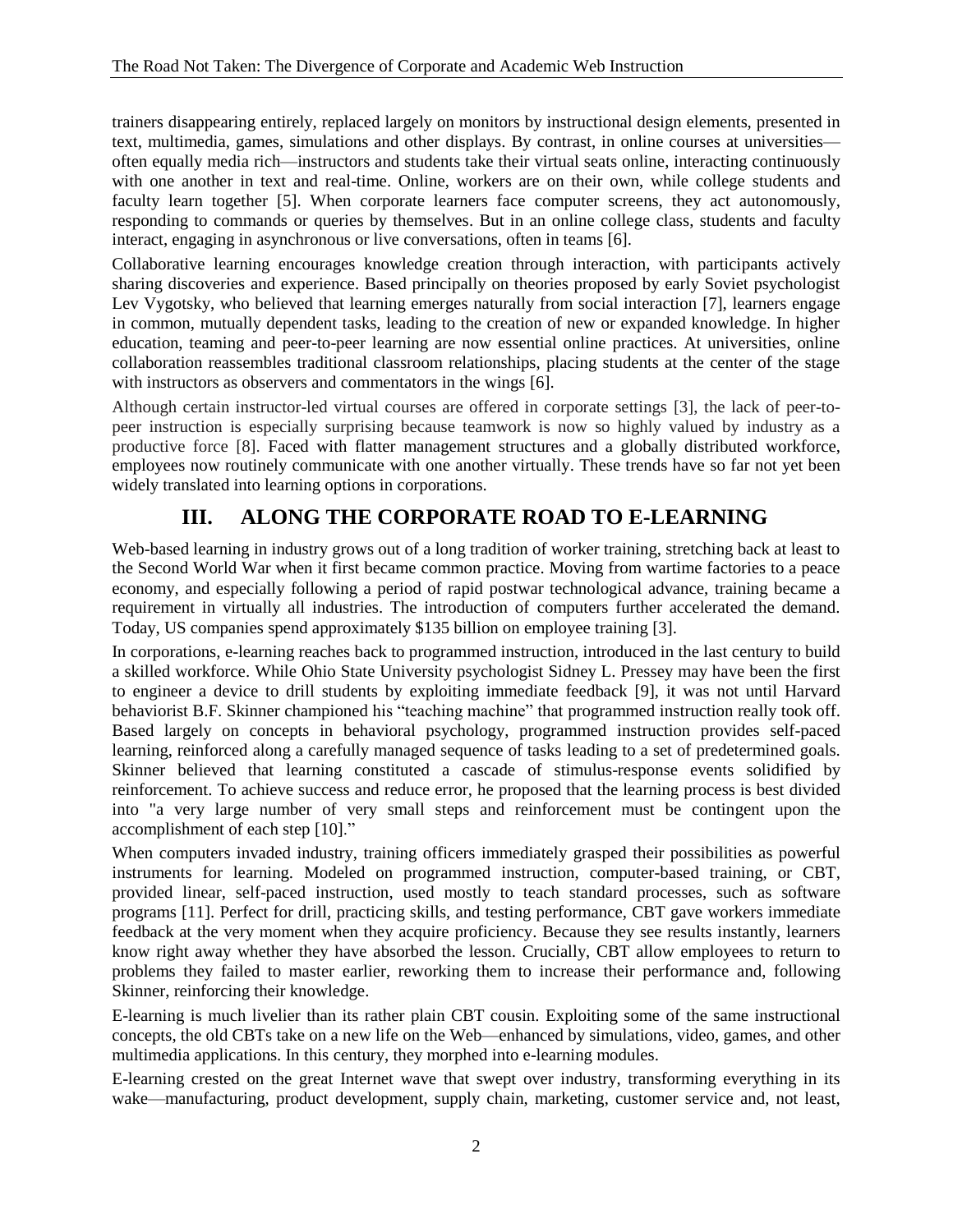the way training is delivered to a global workforce. With every phase of commerce captured in the Web, inevitably, corporate learning was snagged too. Responsible for the most profound shift in work since the industrial revolution, the Internet—at first accelerated by the dot-com boom—also fueled corporate learning.

In little over a decade, corporations moved rapidly from face-to-face instruction—as practically the only actor on the training stage—to sharing curriculum significantly with e-learning. Today, 23% of US corporate training is online [3], with US companies spending \$16.7 billion in 2009. In that year, companies invested \$31.1 billion in e-learning worldwide [12]. The change was largely due to the overwhelming economic advantage of Web-based instruction over conventional classroom teaching. Fierce economic forces have caused lavish country-club training parks to shut down, employee travel to exotic sites to be canceled and, tellingly for the bottom line, workers are now often kept at their desks or on the factory floor, participating in online learning, rather than in classrooms, to increase productivity. Elearning has obviously been instrumental in supporting these trends.

Web instruction has also helped propel worldwide corporate expansion. Self-learning modules are easily circulated to a globally scattered workforce at relatively low cost. As e-learning historian Paul Nicholson remarks, "E-learning in business and training [is] driven by notions of improved productivity and cost reduction, especially in an increasingly globalised business environment... [13]."

## **IV. THE PARALLEL ROAD TO ACADEMIC ONLINE LEARNING**

University online education is descended chiefly from distance education, a line that goes back to the mid-nineteenth century when Isaac Pitman first taught shorthand in England through the mail. In the US, correspondence schools flourished at the turn of the century, especially after the University of Chicago launched "learning by correspondence" programs to thousands of students in the US and abroad [14]. Later, radio and television extended distance learning even further with the Open University in the UK being one of the first to exploit mass communication.

With computing, academic distance education finally came into its own. In the early nineteen sixties, PLATO (Programmed Logic for Automatic Teaching Operations), built at the University of Illinois at Champaign-Urbana, was remarkably ahead for its day both pedagogically and technically. It was the first generalized computer-assisted instruction system [15]. Some of today's key academic online learning features had their early start with PLATO—forums, message boards, online testing, e-mail, chat, instant messaging, and multi-player games. Today, these early innovations are standard applications in university online education [16].

PLATO was succeeded by a string of software and communication advances, now housed on a handful of dominant LMSs—Blackboard, Sakai, Moodle, Epsilen. The ubiquity of the Internet not only made it possible for higher education to reach out to remote students and adult learners whose work and family lives prevented them from attending class on campus, but decisively allowed key features drawn from traditional classroom instruction to flourish. Virtual education made the vintage, one-on-one, facultystudent correspondence school model look quaint. It opened a space for one-to-many interactions and peer-to-peer learning, an unprecedented advance few had predicted [17]. Encouraged by the Alfred P. Sloan Foundation's program in Asynchronous Learning Networks (ALN), and by other philanthropies and government funding, online learning today has broadly entered mainstream higher education and is penetrating elementary and high schools as well.

A new Sloan survey says that more than 4.6 million, or a quarter of the US higher education student population, were enrolled in at least one online course in the fall of 2008, an increase of 17% over the previous year, exceeding the much more modest overall US college growth rate of 1.2% [4]. Another report claims that some 1.25 million university students take all of their classes online [18].

The Web immediately revealed its obvious economic advantages for training, but its implications for higher education were not as apparent at the start. Recently, however, it has not gone unnoticed by chief financial officers at academic institutions. Faced with continually diminished resources, colleges and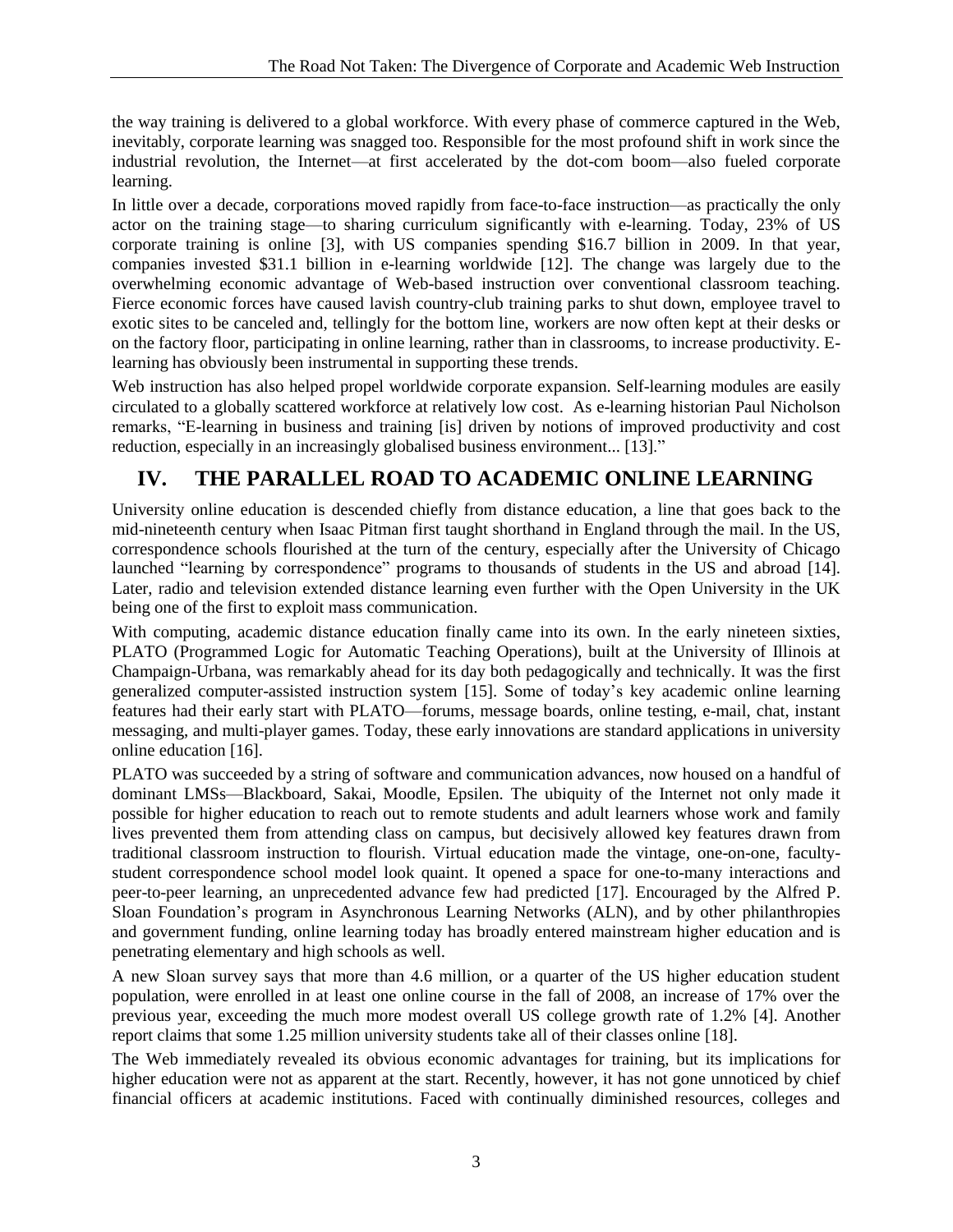universities have come to recognize the economic benefits institutions can achieve with virtual education. Online students do not rely on hugely expensive campus infrastructure. Studying at home or on the job, they don't swim in campus pools or park their cars in vast lots. Neither do they live in boutique-style dorms or attend classes in smartly up-to-date academic buildings that require deep pockets to build and maintain. What's more, in blended learning, when students shuffle their schedules to attend some classes on campus and others online, colleges benefit by doubling-up on the use of limited classroom space, freeing budgets for other pressing academic needs. While corporate and academic learning continue to run largely on separate tracks, the clear cost benefits of Web-based instruction are now recognized by both.

### **V. SEPARATE THEORETICAL PATHS**

In advanced economies, corporate training emerges from a number of intertwined theories and traditions (see Table 1). Focusing on procedural, rather than conceptual knowledge, companies inevitably embraced behavioral approaches as an engine to build a skilled workforce.

| <b>Corporate e-Learning</b> | <b>Academic Online Learning</b> |
|-----------------------------|---------------------------------|
| training                    | education                       |
| procedural learning         | conceptual learning             |
| behaviorism                 | constructivism                  |
| autonomous                  | collaborative                   |

#### **Table 1. Corporate and Academic Learning**

Procedural knowledge means knowing how to manipulate a condition or how to perform a task; for example, how to run a science experiment or solve a mathematical equation. Procedural knowledge is also a measure of our skills, tasks we know how to complete, and techniques we know how to follow. Training is designed to give workers procedural knowledge in order for them to do their jobs effectively. Conceptual knowledge, on the other hand, refers to our ability to appreciate major parts in a system, understand complex relationships, or categorize elements logically. At their best, universities are expected to equip students to excel at conceptual knowledge.

Two major, opposing schools of thought have fought for ascendancy over the last century and are still in conflict today. Behaviorism [19], championed by B.F. Skinner and others, was largely adopted by corporations, while constructivism, initially led by John Dewey and other progressive educators, has emerged as the chief learning theory among online learning educators [20], even though it has not been widely adopted in traditional classrooms. Behaviorism claims that only objectively observable features of learning count, while constructivism sees learning as a process in which the learner actively builds knowledge.

Yet the behaviorist impulse is not confined to corporate training alone. It pervades nearly every school from suburban kindergarten to elite universities, with testing, objective scores, and outcomes-based instruction at every level. Today, no classroom is immune from being measured for achievement, performance, rank, completion, and so on. While elementary and high schools have been subject to a battery of assessments for years, higher education accreditors, who until recently have left colleges pretty much on their own to achieve their own aims, now demand that universities also produce measureable, evidence-based results. Even in academic online learning, the fairly secure home of constructivist practice, testing and measurement burrow deeply into virtual classrooms.

The wall separating corporate and academic instruction is a pretty high jump, even though there are now some minor cracks. According to a recent report, social networking, Web-based communities, blogs, podcasts, and other so-called "Web 2.0 technologies have dramatically shaped the daily work experiences of professionals everywhere [3]." But even as many millions have joined Facebook, LinkedIn, and other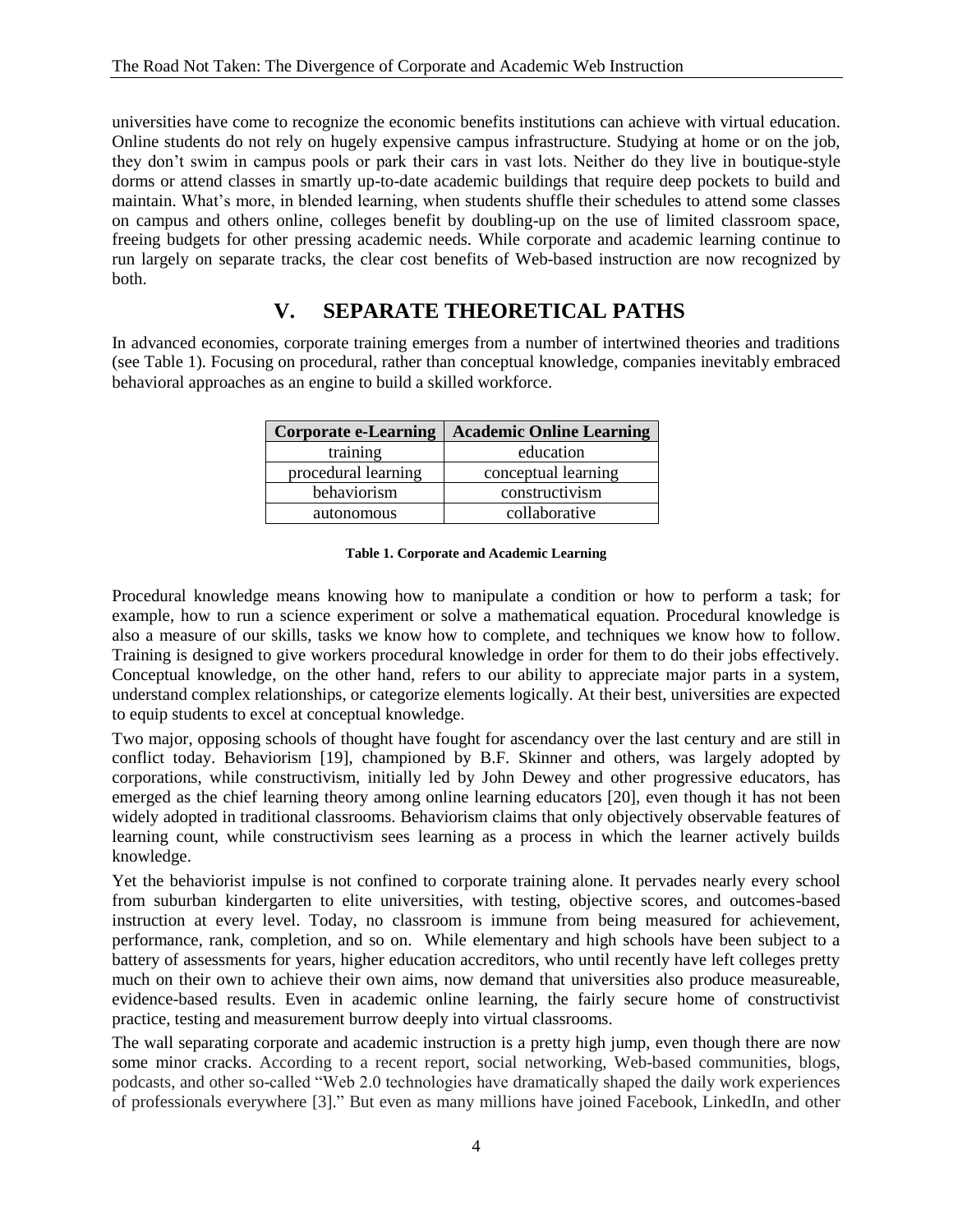social networks and participate in online communities, so far they fall outside the learning function at most companies.

There is one place, however, where corporate and academic Web learning meet—at the crossroads of tuition reimbursement, the \$16.5 billion tuition assistance that US companies spend supporting personnel who enroll in accredited degree-granting programs as part of employee benefits packages [21]. When colleges first offered online degrees, many companies frowned upon them, refusing to contribute to online tuition, claiming that the degrees were inferior. But recently, learning officers have come around to the other side, encouraging workers to enroll, recognizing the educational and personal benefits that make online education appealing. Some companies that are eager to build a cadre of talented specialists in fields that match their corporate objectives have targeted mission-critical online degrees for key employees [22].

Even though there are modest indications that the wall between industry and academic learning is not as lofty as it once was, it's questionable whether the two roads will ever join. E-learning is a vehicle for training; online learning a platform for education. The two have quite different aims and, consequently, as we have seen, very different methods and philosophies. But as global demands require more agile workers who can go beyond being merely skilled at procedures and who can adapt flexibly to postindustrial markets [23], corporate training officers may yet turn to collaborative, peer-to-peer learning as a prudent option. Doubtless, right now, progressive corporate thinkers are exploring ways to absorb some of the positive lessons drawn from academic online learning in corporate web instruction.

### **VI. ABOUT THE AUTHOR**

**Robert Ubell**, vice president of Enterprise Learning at NYU Polytechnic Institute, is responsible for the university's relationships with corporate clients. He also manages the university's executive education and online programs. Before joining NYU-Poly, Ubell was at Stevens Institute of Technology where he launched the school's award-winning online graduate program, WebCampus.Stevens. Earlier, he was editor of the National Magazine Award-winning monthly, *The Sciences*, and American publisher of the premier British science weekly, *Nature*. He was founding publisher of *Nature Biotechnology* and the author or editor of 6 books and more than 60 scholarly articles. His latest book, *Virtual Teamwork*, was published by John Wiley & Sons in 2010. He serves on the Sloan-C Annual Conference Steering Committee and is on the Board of the Sloan Consortium.

### **VII. REFERENCES**

- 1. **Frost, R.,** "The Road Not Taken." In *The Poetry of Robert Frost*, 105. New York: Holt, Rinehart and Winston, 1969.
- 2. Throughout this essay, "e-learning" refers to *corporate* web-enhanced training, while "online learning" is the term used for *academic* web-based education.
- 3. ASTD. *2009 State of the Industry Report.* Alexandria, VA: ASTD, 2010. The report says that about 5% of corporate e-learning is instructor-led. ASTD also reports that in 2008, US companies spent \$134.07 billion, a sum that includes public sector investments in learning. A much lower figure of \$56.2 billion, reported by Bersin & Associates for the same year, excludes federal and state funding.
- 4. **Allen, I. E., and Seaman, J.,** *Learning on Demand: Online Education in the United States, 2009.* Babson Park, MA: Sloan Consortium, 2010.
- 5. **Hiltz, S. R., and Goldman, R.**, *Learning Online Together.* Mahwah, NJ: Lawrence Erlbaum, 2005.
- 6. **Ubell, R.,** "Dewey Goes Online." In *Virtual Teamwork*, edited by Robert Ubell. Hoboken: John Wiley & Sons, 2010.
- 7. **Vygotsky, L.,** *The Problem of the Cultural Development of the Child.* 1929. [http://www.marxists.org/archive/vygotsky/index.htm.](http://www.marxists.org/archive/vygotsky/index.htm)
- 8. **Ubell, R.,** "Virtual Team Learning." *T+D*, August 2010.